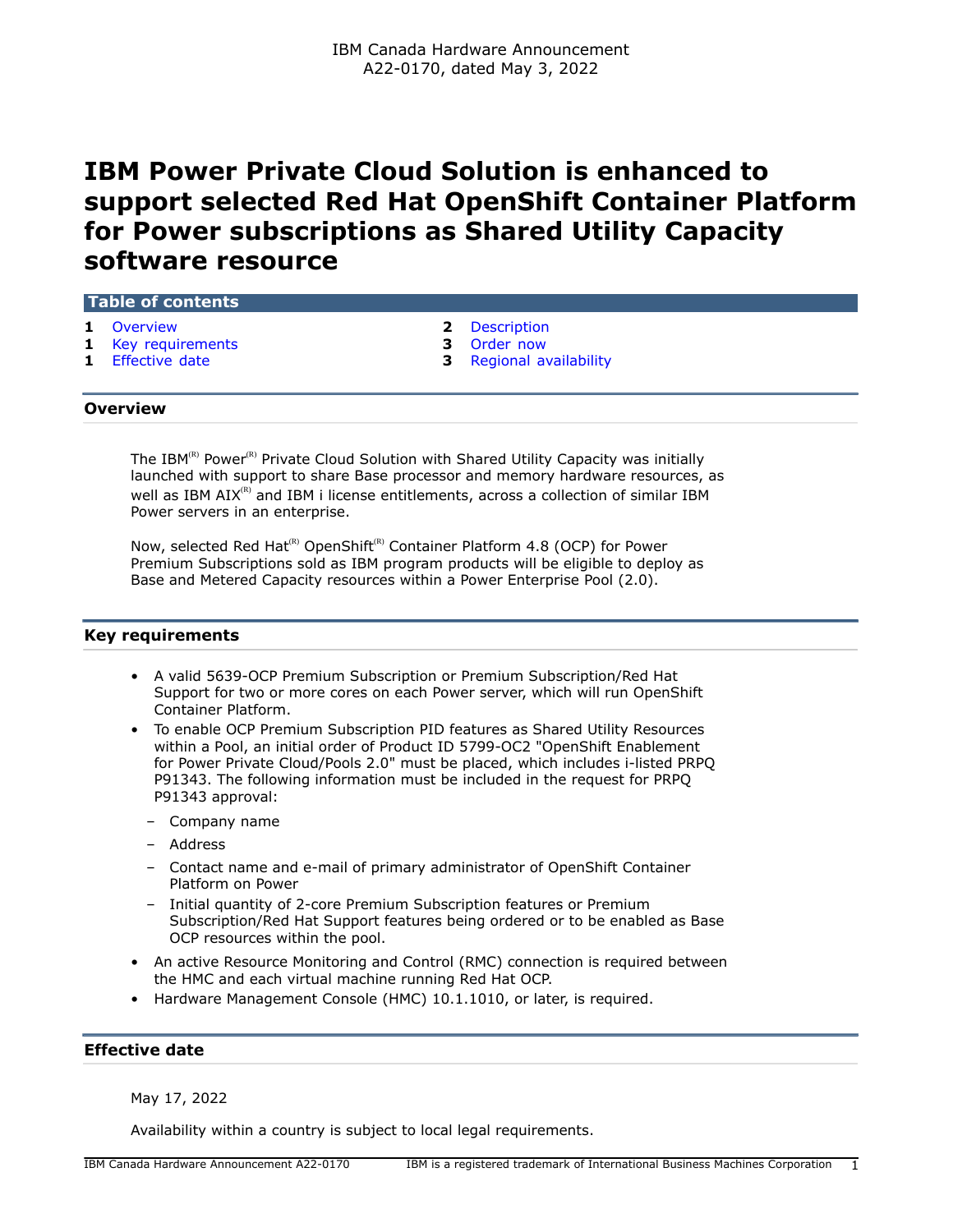## <span id="page-1-0"></span>**Description**

The following Red Hat OpenShift Container Platform for Power Premium Subscriptions procured from IBM, with required features included, will be monitored by an IBM Cloud<sup>(R)</sup> Management Console (CMC), are eligible to be shared as Base Capacity, and are available as pay-per-use Metered Capacity resources when a Power Enterprise Pool (2.0) is started:

| 5639-OCP | Red Hat OpenShift          |
|----------|----------------------------|
|          | Container Platform for     |
|          | Power with 1, 3, or 5 year |
|          | Premium Subscription       |
|          | features or Premium        |
|          | Subscription/Red Hat       |
|          | Support features (Note:    |
|          | Standard subscription      |
|          | features are not supported |
|          | as Shared Utility Capacity |
|          | resources.)                |
|          |                            |

In a Power Enterprise Pool, Base Capacity resources may be shared across systems within a pool. Red Hat OCP Base subscription entitlement for each system will be set to the number of cores entitled by the current, valid subscription for that system.

Metered Capacity resources above the Base Capacity of a pool are activated, available for use, and charged by the minute when used.

All systems expected to share Base Red Hat OCP subscription entitlement resources within a pool must have the same Red Hat OCP subscription product and any add-on features.

To enable a client's Red Hat OCP subscriptions as Base and Metered Capacity resources within a Power Enterprise Pool (2.0) environment, in addition to any new PID 5639-OCP subscription orders, IBM or a Business Partner Sales teams must also place a single order on one system in the pool for Product ID 5799-OC2 and include i-listed PRPQ P91343. The following information must be included in the request for PRPQ P91343 approval:

- Company name
- Address
- Contact name and e-mail of primary administrator of OCP on Power
- Red Hat Network account number
- Initial quantity of 2-core Premium Subscription features or Premium Subscription/Red Hat Support features being ordered or to be enabled via 5639- OCP as Base OCP resources within the pool.

Note: If the PRPQ is not initially ordered and installed on a system within a Pool, OpenShift resources will not yet be enabled.

Linux $R$ <sup>R)</sup> subscription entitlement is monitored and metered independently of processor activations. Metered Capacity charges for minutes of Red Hat OCP use exceeding a pool's Base of respective subscription entitlement will be charged by the minute and debited, similar to AIX or IBM i operating system minutes, against the pool's Power Capacity Credit balance.

At initial GA, when PRPQ P91343 is ordered alongside a valid 5639-OCP subscription for the first system in a Power Enterprise Pool, the aggregate quantity of Base OCP resources in the Pool will be increased by 3 (at no additional charge) to provide a quantity of virtual CPUs for use in VMs supporting Control Plane operations without incurring Metered Capacity charges.

Metered Capacity resources consumed on Power E1080 and Power E980 systems are debited against one Capacity Credit at the following rates: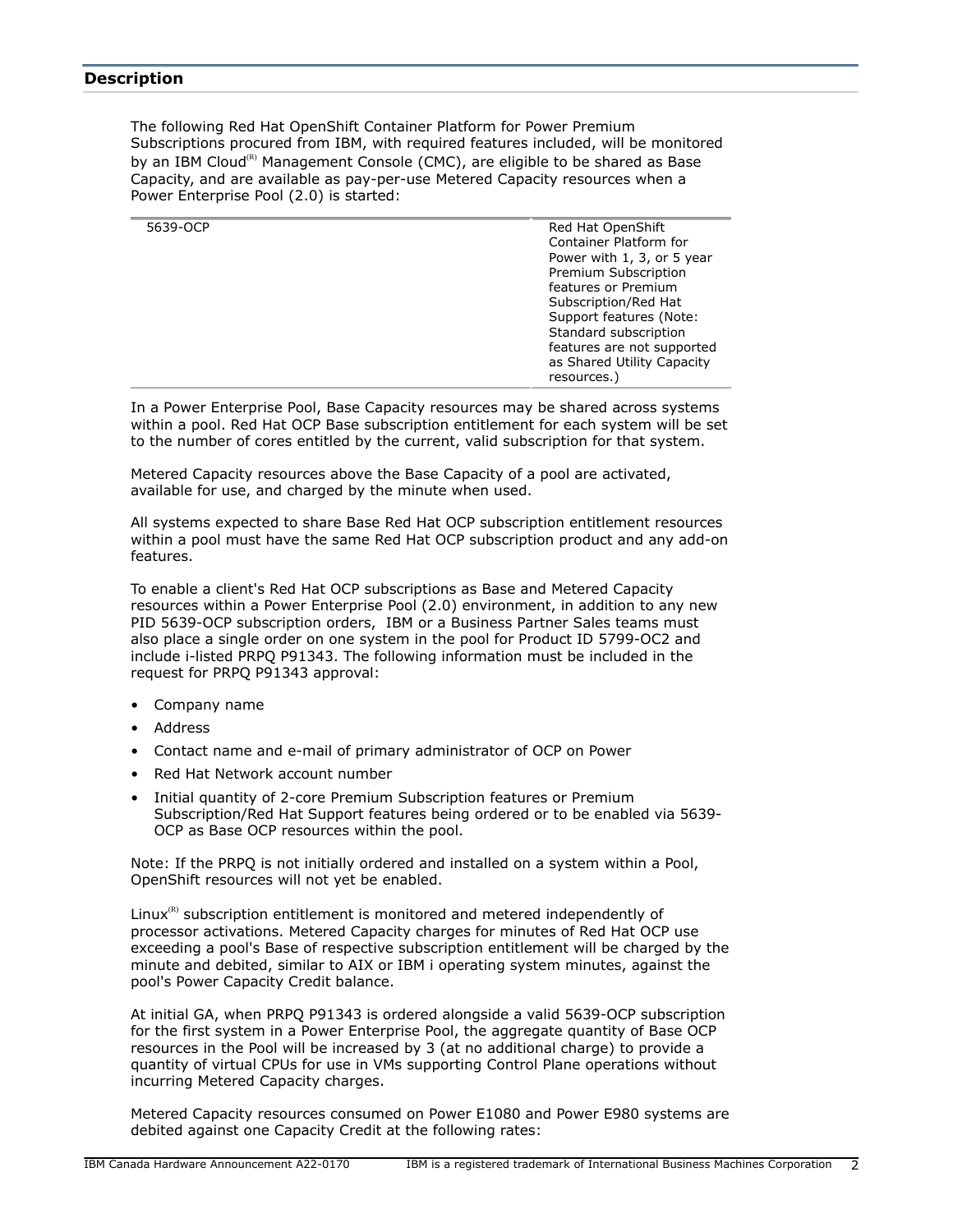| Power E1080 or E980 Metered                       | Usage ratio (Minutes: 1 Capacity |
|---------------------------------------------------|----------------------------------|
| resource                                          | Credit)                          |
| Red Hat OpenShift Container Platform for<br>Power | 22,000                           |

Metered Capacity resources on Power E950 systems consumed will be debited against one Capacity Credit at the following rates:

| <b>Power E950 Metered resource</b>                | Usage ratio (Minutes: 1 Capacity<br>Credit) |
|---------------------------------------------------|---------------------------------------------|
| Red Hat OpenShift Container Platform for<br>Power | 23,000                                      |

Metered Capacity resources on Power S924 or Power S922 systems consumed will be debited against one Capacity Credit at the following rates:

| Power S924 or Power S922 Metered                  | Usage ratio (Minutes: 1 Capacity |
|---------------------------------------------------|----------------------------------|
| resource                                          | Credit)                          |
| Red Hat OpenShift Container Platform for<br>Power | 23,000                           |

#### <span id="page-2-0"></span>**Order now**

To order, contact the IBM Digital Sales Center, your local IBM representative, or your IBM Business Partner. To identify your local IBM representative or IBM Business Partner, call 800-IBM-4YOU (426-4968). For more information, contact the IBM Digital Sales Center.

Phone: 800-IBM-4YOU (426-4968)

Fax: 800-2IBM-FAX (242-6329)

For IBM representative: askibm@ca.ibm.com

For IBM Business Partner: pwcs@us.ibm.com

IBM Digital Sales Offices 3600 Steeles Ave. East Markham, ON L3R 9Z7, CA H7

The IBM Digital Sales Center, our national direct marketing organization, can add your name to the mailing list for catalogues of IBM products.

**Note:** Shipments will begin after the planned availability date.

## <span id="page-2-1"></span>**Regional availability**

Anguilla, Antigua and Barbuda, Aruba, Bahamas, Barbados, Bermuda, Sint Eustatius and Saba Bonaire, Canada, Cayman Islands, Curacao, Dominica, Grenada, Guyana, Jamaica, Montserrat, Saint Kitts and Nevis, Saint Lucia, Saint Vincent and the Grenadines, Sint Maarten, Suriname, Trinidad and Tobago, Turks and Caicos Islands, and British Virgin Islands

## *Trade-marks*

IBM, Power, AIX and IBM Cloud are registered trade-marks of IBM Corporation in the United States, other countries, or both. Red Hat and OpenShift are registered trade-marks of Red Hat Inc. in the U.S. and other countries.